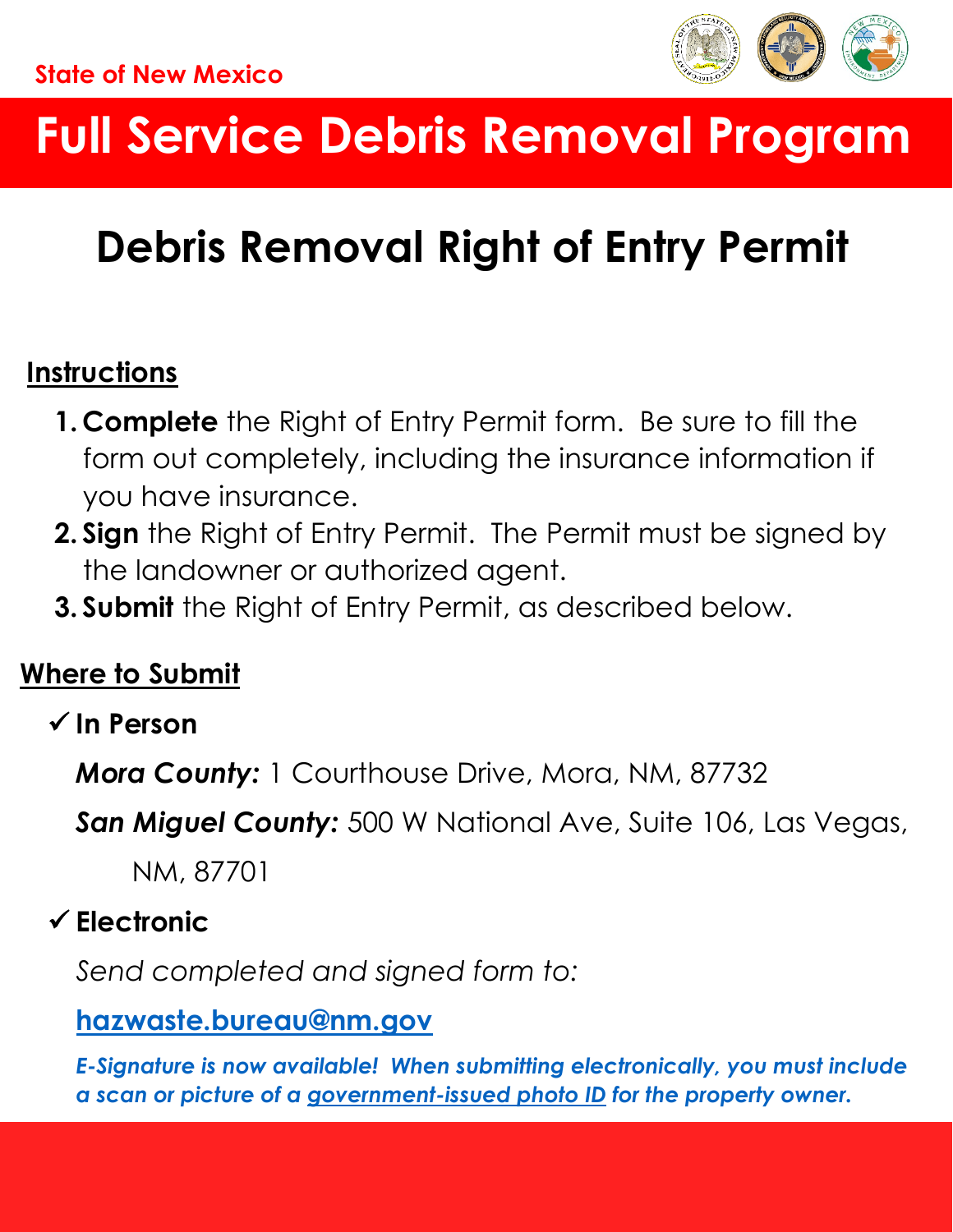#### **Right-of-Entry Permit for Household Hazardous Waste, Disaster Debris, and Hazard Tree Removal on Private Property**

| Name of Owner(s)/Agent:                                           |           |
|-------------------------------------------------------------------|-----------|
|                                                                   |           |
|                                                                   |           |
| <u> 1989 - Johann John Stone, Amerikaansk politiker (d. 1989)</u> |           |
|                                                                   |           |
|                                                                   |           |
|                                                                   |           |
|                                                                   |           |
| I/we,                                                             | , certify |

that I am / we are the owner(s), or authorized agent of the owner(s), of the real property located at the above address (hereinafter "Owner"). I hereby certify that I/we have full power and authority to execute this Right of Entry Permit (ROE) without the need for any further action, including, but not limited to, notice to or approval from any other party.

I / we hereby grant County ("County"), as well as the State of New Mexico ("State"), and the United States Government, including their officers, employees, agencies, and independent contractors (collectively, the "Government"), a right to enter upon the real property specified above by address and APN (hereafter the "Property") and will guarantee access to the property for the activities selected below and described herein.

□ **Phase 1 Only** – Household Hazardous Waste Removal Program Only

□ **Phase 1 and 2** – Full Service Debris Removal Program

#### **Provisions for Phase 1 Only**

The below provisions are applicable only if "Phase 1 Only" is indicated above.

- **1. Purpose**: The Government is granted this ROE to inspect, cut, test, remove, clear and monitor wildfire-impacted household hazardous waste of whatever nature, including, but not limited to, burned batteries, paint cans, solar panels, propane tanks, fuels, chemicals, solvents, bulk asbestos, and burned electronics.
- **2. Time Period**: This ROE shall expire twelve (12) months after the date of the Owner's signature(s), below; when the Household Hazardous Waste Removal Program described in Section 1 is completed, as determined in the sole discretion of the Government; or when the Owner submits an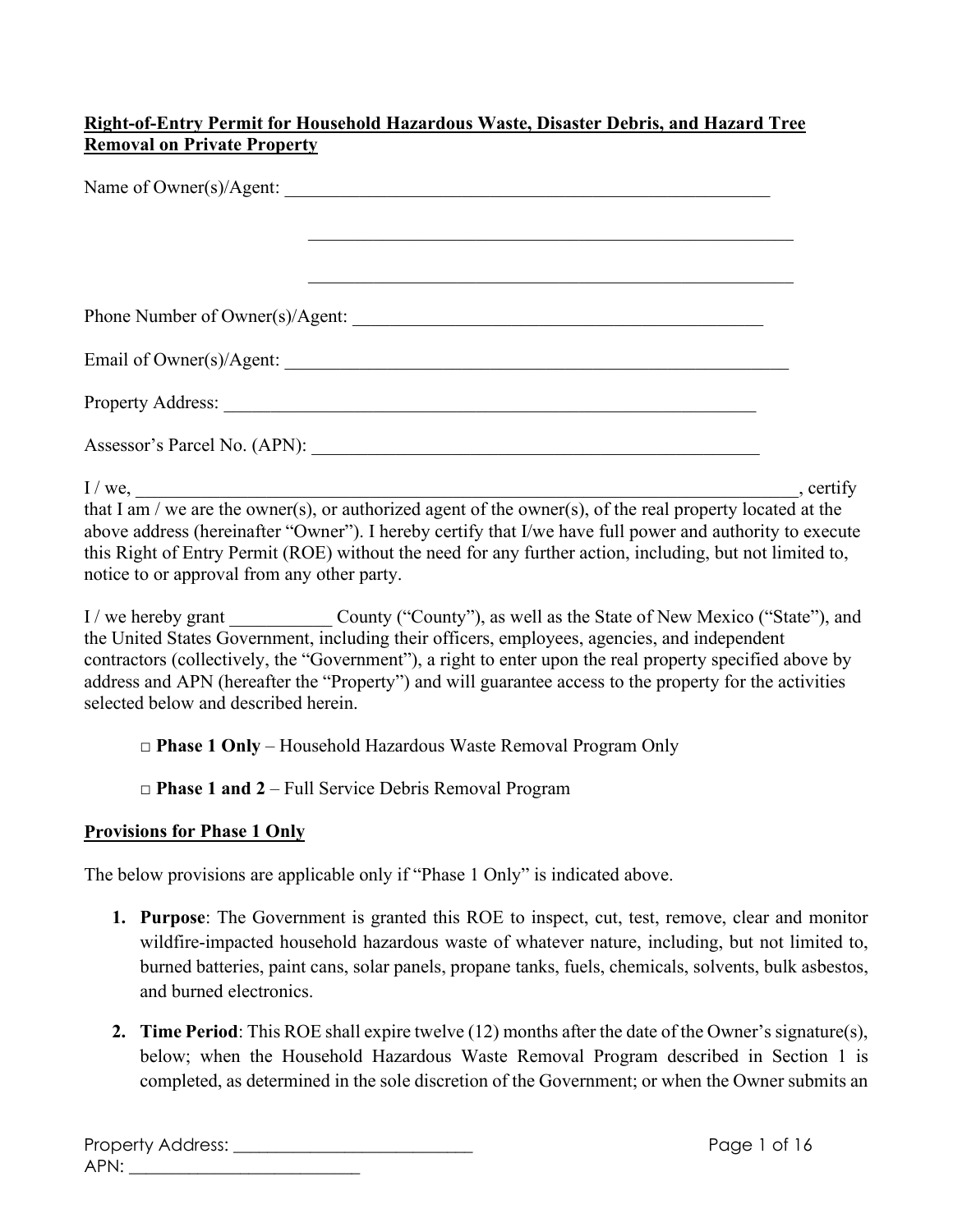executed *Withdrawal Form* to the County at 1 Courthouse Drive, Mora, NM, 87732 (Mora County), 500 W National Ave, Suite 106, Las Vegas, NM, 87701 (San Miguel County), or hazwaste.bureau@nm.gov (see below), whichever occurs first.

- **3. Authorized Activities**: Owner hereby grants to the Government the right to determine, in the Government's sole discretion, which materials and items on the Property are considered household hazardous waste which will be removed as part of its Household Hazardous Waste Removal Program. Submission of this ROE authorizes the Government to remove wildfire-impacted household hazardous waste of whatever nature, including but not limited to, burned batteries, paint cans, solar panels, propane tanks, fuels, chemicals, solvents, bulk asbestos, and burned electronics. Owner's failure to remove disaster debris and hazard trees deemed outside of the Household Hazardous Waste Removal Program may later be deemed a public nuisance by local officials. Disaster debris and hazard trees deemed a public nuisance by public officials will have to be removed at the Owner's expense.
- **4. Release and Waiver of Liability:** Owner acknowledges that the Government's decisions about when, where, and how to provide wildfire-generated debris and hazard tree removal on Owner's property are discretionary functions. Owner hereby acknowledges that the Government is not liable for any claim based on the exercise or performance, or failure to exercise or perform, a discretionary function, and promises not to make such a claim. **Owner further releases the Government from all liability for any damage to property or bodily injury or death to persons on the property that may occur during or after the Household Hazardous Waste Removal Program**. Owner therefore waives any claims or legal action against the Government, in accordance with state and federal law, including the New Mexico All Hazard Emergency Management Act, and the Stafford Act, 42 U.S.C. § 5148. Nothing in this section impacts the Owner's right to pursue claims with insurance companies under their applicable insurance policy or policies.
- **5. Indemnification:** Owner agrees to indemnify, and hold harmless the Government from any and all claims, damage, or losses arising out of the Debris and Hazardous Tree Removal Program activities carried out pursuant to this ROE. This indemnification is required by state and federal law, including but not limited to the Stafford Act, 42 U.S.C. § 5173. Please also see Section 12, below.
- **6. Modification**: The provisions of this ROE may not be modified. Owner may cancel this ROE only by submitting an executed *Withdrawal Form* to the County at1 Courthouse Drive, Mora, NM, 87732 (Mora County), 500 W National Ave, Suite 106, Las Vegas, NM, 87701 (San Miguel County), or hazwaste.bureau $(\widehat{\omega}_{nm}$ .gov (see below).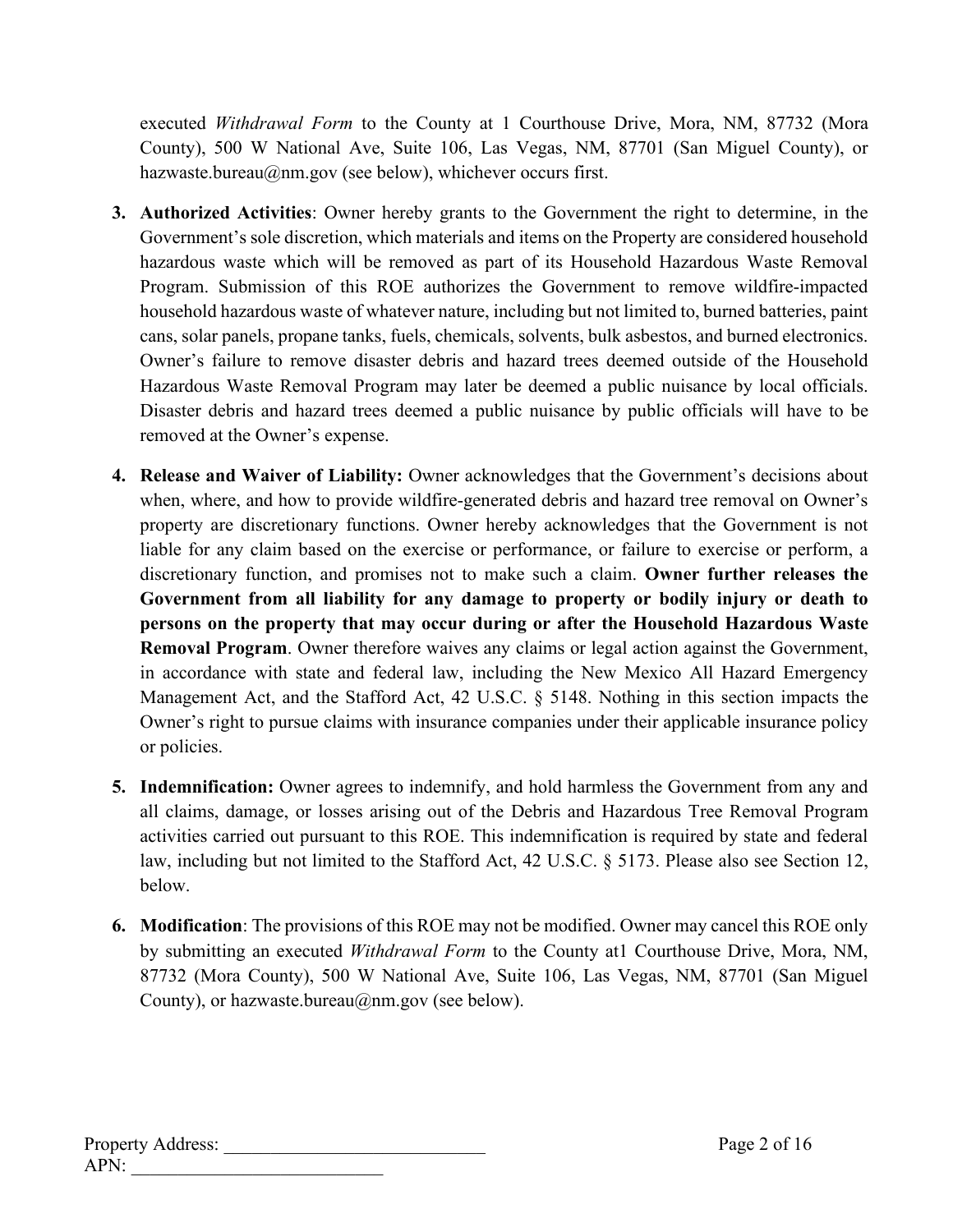- **7. Fraudulent or Willful Misstatement of Fact**: An individual who fraudulently or willfully misstates any fact in connection with this ROE may be subject to penalties under state and federal law, including civil penalties, imprisonment for not more than five years, or both, as provided under 18 U.S.C. §1001.
- **8. Inspection of Public Records Act**: Owner acknowledges that completed ROE forms may be subject to public disclosure under the New Mexico Inspection of Public Records Act, NMSA 1978, Sections 14-2-1 to -12. Other state and federal laws may apply. Pursuant to Section 14-2- 1.1, the following protected personal identifiable information will be redacted: (1) all but the last four digits of a taxpayer identification number, financial account number, or driver's license number; all but the year of a person's date of birth; and a social security number.

#### **Provisions for Phase 1 and 2**

The below provisions are applicable only if "Phase 1 and 2" is indicated above.

- 1. **Purpose**: The Government is granted this ROE to inspect, cut, test, remove, clear and monitor wildfire-generated debris of whatever nature, including but not limited to, household hazardous waste, burned or partially burned structures, ash, concrete foundations, contaminated soil, vehicles, trailers, waste or other debris, and hazard trees from the Property ("Full Service Removal Program").
- 2. **Time Period**: This ROE shall expire thirty-six (36) months after the date of the Owner's signature(s), below; when the Household Hazardous Waste Removal Program described in Section 1 is completed, as determined in the sole discretion of the Government; or when the Owner submits an executed *Withdrawal Form* to the County at 1 Courthouse Drive, Mora, NM, 87732 (Mora County), 500 W National Ave, Suite 106, Las Vegas, NM, 87701 (San Miguel County), or hazwaste.bureau@nm.gov (see below), whichever occurs first.
- 3. **Hazard Trees**: Hazard Trees are wildfire-damaged trees that are so damaged by the fires that their structural integrity is compromised and that pose an immediate threat of falling onto work crews or obstructing their access to the debris clearance site or falling onto a public right of way or public improved property. The Government has sole discretion to determine whether a tree is hazardous. The Full Service Removal Program does not include the removal of tree stumps. The Government, at its sole discretion, may deem it necessary to remove non-fire-damaged trees to access and fell hazard trees, and to remove trees that pose a danger to or threaten work crews.
- 4. **Authorized Activities**: Owner hereby grants to the Government, the right to determine, in the Government's sole discretion, which hazard trees, materials and items on the Property are eligible and will be removed as part of its Full Service Removal Program. Submission of this ROE authorizes the Government to remove wildfire-generated debris of whatever nature including, but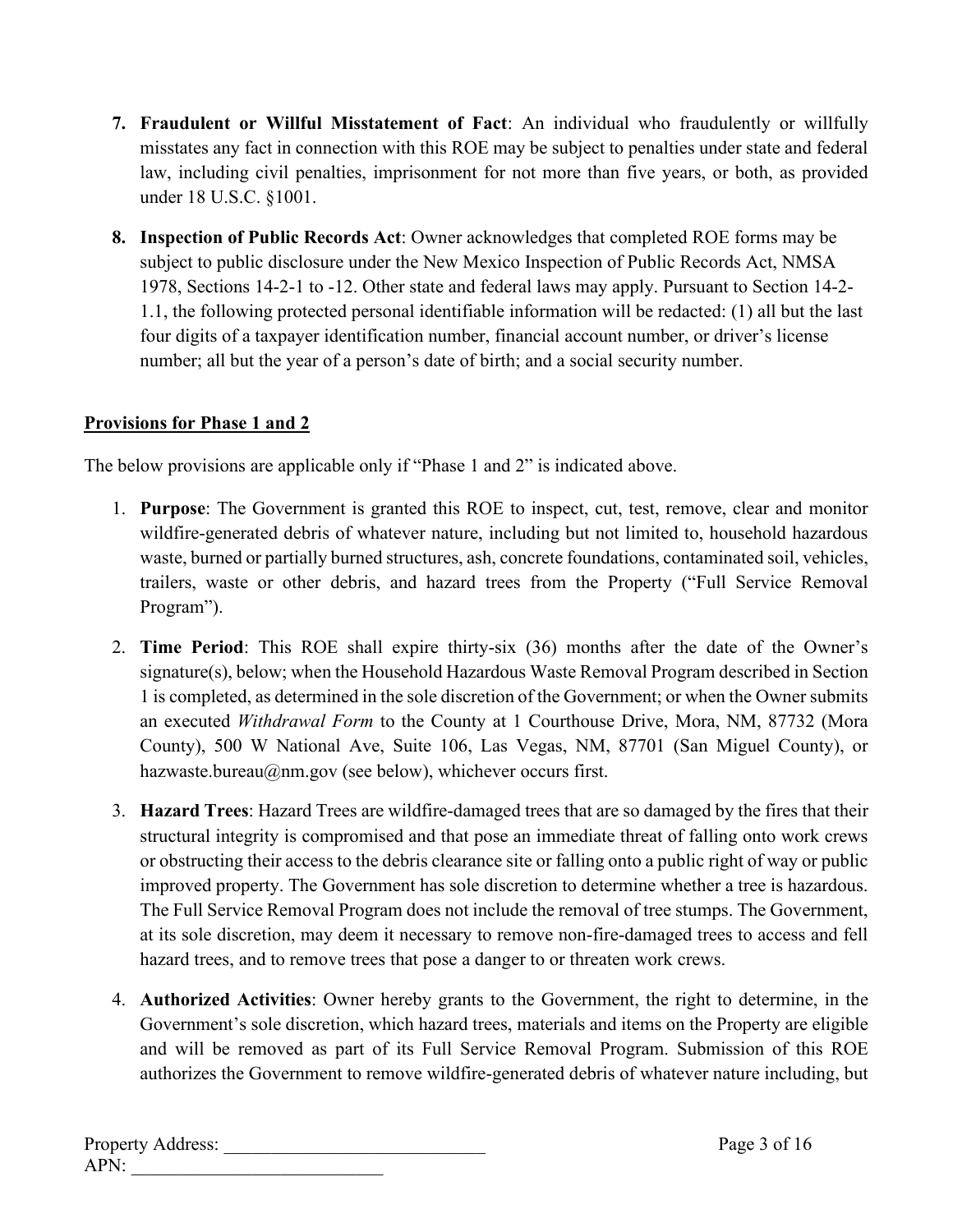not limited to, burned or partially burned structures, ash, concrete foundations, contaminated soil, vehicles, trailers, waste, hazard trees or other debris from the Property. As part of the Full Service Removal Program, Owner may not opt out of the removal of any particular type of wildfiregenerated debris, such as foundations and hazard trees, that the Government determines must be removed. Owner's failure to remove items not eligible for Full Service Program may later be deemed a public nuisance by local officials. Owner is responsible for removing, at Owner's expense, any items not removed under the Full Service Removal Program which the owner wishes to be removed. Owner may withdraw from the entirety of the Full Service Program by cancelling this ROE pursuant to Section 14. If Owner withdraws after work commences under the Full Service Program, the Government may seek reimbursement for expenses incurred up to the point of withdrawal, consistent with Section 5 herein.

- 5. **Reimbursement**: Wildfire-generated debris and hazard tree removal under the Full Service Program is provided at no direct cost to the Owner. However, the Owner agrees to file an insurance claim if Owner possesses homeowner's, automobile, or property insurance. Most homeowner's, property and dwelling insurance policies include coverage for disaster debris and hazard tree removal. State and federal law require Owner to assign any disaster debris and hazard tree removal insurance proceeds to the Government to avoid a duplication of benefits. Please see 42 U.S.C. § 5155; 44 CFR § 204.62. In consideration of the Government's agreement to remove wildfirerelated debris and hazard trees under the Full Service Removal Program, Owner agrees to inform the insurance company listed below of this assignment and agrees to release their insurance information to the Government.
	- o **Specified Debris and/or Hazard Tree Removal Insurance Coverage:** If Owner's insurance in effect at the time of the wildfire provides specific coverage for wildfiregenerated debris and hazard tree removal, then Owner hereby assigns any and all rights, benefits, and proceeds with respect to these particular specific coverages to the County and hereby authorizes that any benefits or proceeds be paid directly and solely to County, in an amount not to exceed the actual cost of the wildfire-generated debris and hazard tree removal. Owner shall not be liable for any further wildfire-generated debris and hazard tree removal costs to County.
	- o **No Specified Debris and/or Hazard Tree Removal Insurance Coverage:** If Owner's insurance in effect at the time of the wildfire does not provide specific and separate coverage for wildfire-generated debris and hazard tree removal, but such coverage is included within another larger coverage category, then payment to County shall be limited to the unused benefit amount, after the residence is rebuilt. Owner hereby assigns any and all rights, benefits, and proceeds of any unused benefit amount that is eligible for debris and hazard tree removal remaining in a larger coverage category to County, in an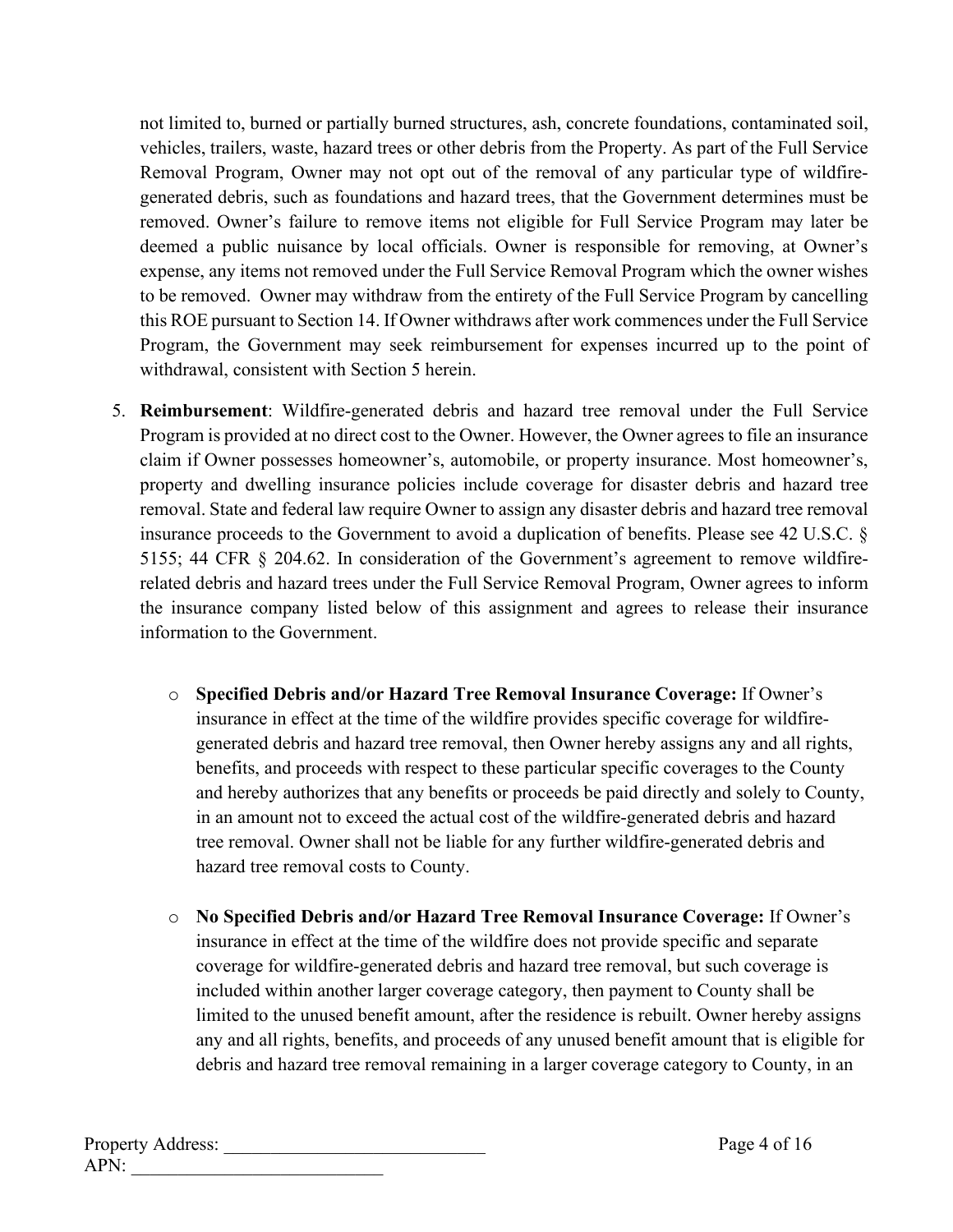amount not to exceed the actual cost of the wildfire-generated debris and hazard tree removal.

- o **Specified Automobile Insurance Coverage:** If Owner's automobile insurance in effect at the time of the wildfire provides specific coverage for vehicle removal, then Owner hereby assigns any and all rights, benefits, and proceeds with respect to these particular specific coverages to the County and hereby authorizes that any benefits or proceeds to be paid directly to County, in an amount not to exceed the actual cost of the vehicle removal. Owner shall not be liable for any further vehicle removal costs to County.
- o **No Specified Automobile Insurance Coverage:** If Owner's automobile insurance in effect at the time of the wildfire does not provide specific and separate coverage for vehicle removal, but vehicle removal coverage is included within another larger coverage category, then payment to County shall be limited to the unused benefit amount. Owner hereby assigns any and all rights, benefits, and proceeds of any unused benefit amount that is eligible for vehicle removal remaining in a larger coverage category to County, in an amount not to exceed the actual cost of the vehicle removal.

Please list applicable insurance information below. In the event the insurance company or companies listed below issue insurance proceeds for wildfire-generated debris and hazard tree removal or vehicle removal directly to Owner, then Owner shall promptly inform the County of the amount of such proceeds and remit such insurance proceeds to County, not to exceed the actual cost of the applicable wildfire-generated debris and hazard tree removal.

#### **Homeowner's Insurance:**

| Insurance Company:      |
|-------------------------|
| Policy Number:          |
| Claim Number:           |
| Agent's Name:           |
| Agent's Phone / e-mail: |

**Secondary Insurance**, or personal property insurance for other damaged items on the Property:

Insurance Company:

| Property Address: |  |
|-------------------|--|
| $\Delta P N$      |  |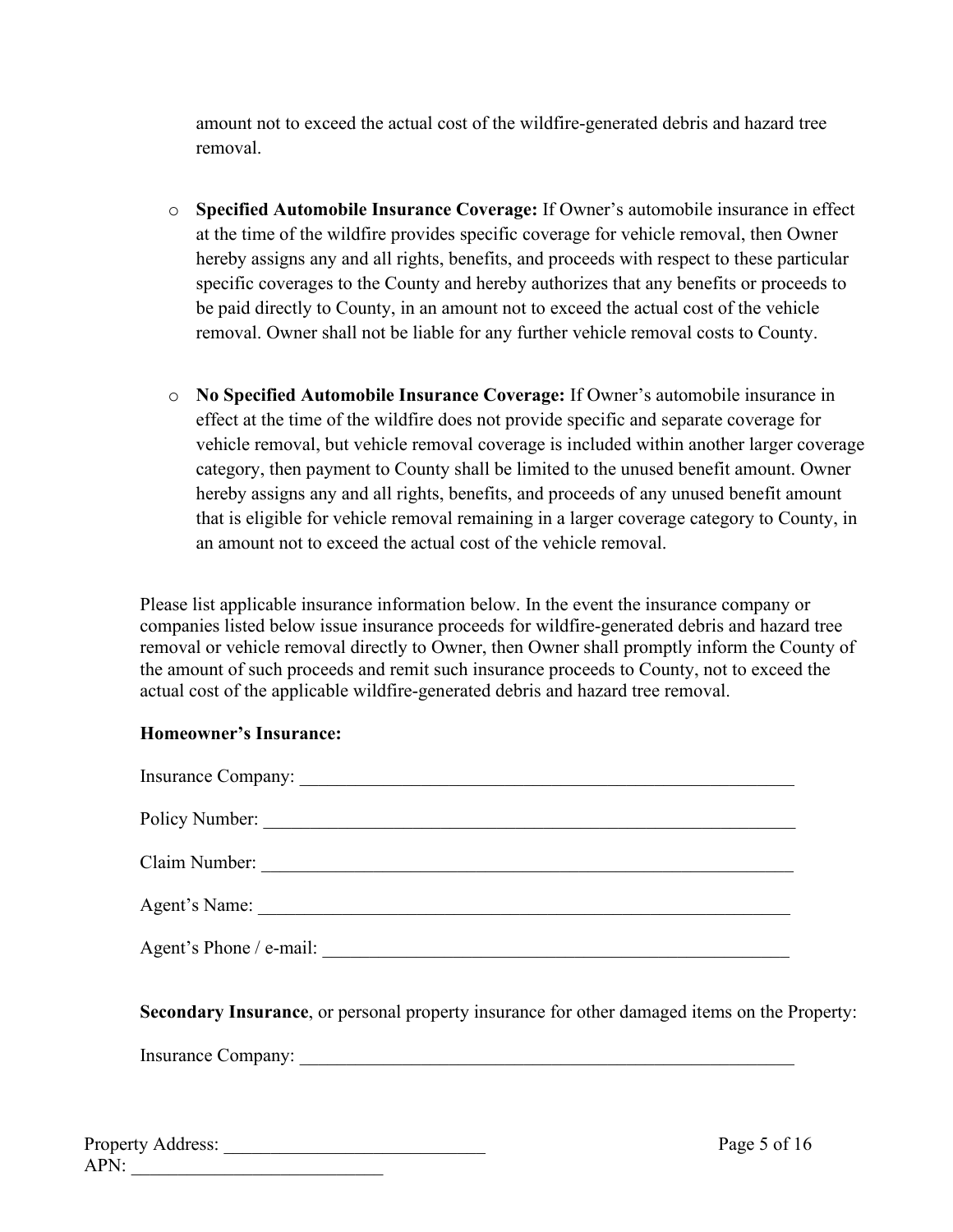| Policy Number:         |  |
|------------------------|--|
| Claim Number:          |  |
| Agent's Name:          |  |
| Agent's Phone / Email: |  |

**Automobile Insurance** for car, boat, trailer or other vehicles on the Property:

| Claim Number:          |  |
|------------------------|--|
| Agent's Name:          |  |
| Agent's Phone / Email: |  |

If Owner does not have homeowner's or automobile insurance, or other similar insurance, then Owner certifies under penalty of perjury by his/her signature below that no insurance coverage for the costs associated with wildfire-generated debris and hazard tree removal at the Property was in effect at the time of the wildfire:

 $\_$  , and the set of the set of the set of the set of the set of the set of the set of the set of the set of the set of the set of the set of the set of the set of the set of the set of the set of the set of the set of th

 $\_$  , and the set of the set of the set of the set of the set of the set of the set of the set of the set of the set of the set of the set of the set of the set of the set of the set of the set of the set of the set of th

Owner's signature Date

Owner's signature Date

Owner's signature Date

- 6. **Property Sold Prior to Cleanup Certification:** Any property that is sold prior to issuance of the cleanup certification will be withdrawn from the program, unless both new and previous Owners sign a property transfer affidavit, and the new Owner fills out an ROE. Costs for work completed will be billed to the insurance company listed above, if applicable.
- 7. **Release and Waiver of Liability:** Owner acknowledges that the Government's decisions about when, where, and how to provide wildfire-generated debris and hazard tree removal on Owner's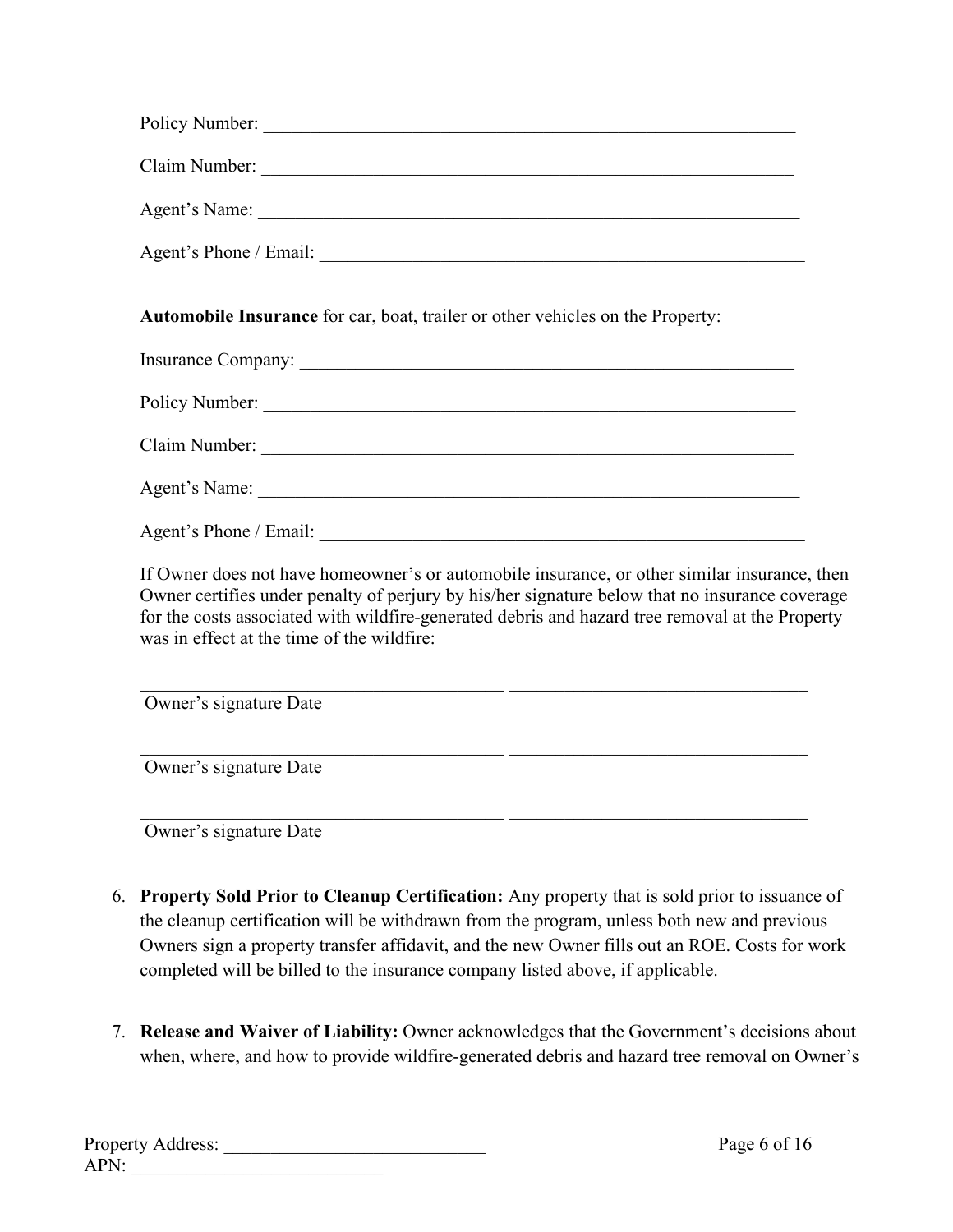property are discretionary functions. Owner hereby acknowledges that the Government is not liable for any claim based on the exercise or performance, or failure to exercise or perform, a discretionary function, and promises not to make such a claim. **Owner further releases the Government from all liability for any damage to property or bodily injury or death to persons on the property that may occur during or after the Full Service Debris Removal Program. Please also see sections 11 and 12, below**. Owner therefore waives any claims or legal action against the Government, in accordance with state and federal law, including the New Mexico All Hazards Emergency Act, NMSA 1978 Section NMSA 1978, Sections 12-10-1 to -10 and the Stafford Act, 42 U.S.C., § 5148. Nothing in this section impacts the Owner's right to pursue claims with insurance companies under their applicable insurance policy or policies.

- 8. **Indemnification:** Owner agrees to indemnify and hold harmless the Government from any and all claims, damage, or losses arising out of the Debris and Hazardous Tree Removal Program activities carried out pursuant to this ROE. This indemnification is required by state and federal law, including but not limited to the Stafford Act, 42 U.S.C. § 5173. Please also see Section 12, below.
- 9. **Foundations:** In order to participate in this program, Owner must allow removal of all foundations from the subject Property. Such removal measures are at the sole discretion of the Government. Stem walls and retaining walls may be left on a case-by-case basis, as approved by the State. Owner acknowledges and understands that the removal of a foundation may leave a depression in the ground, and that it is Owner's responsibility to fill any depression(s) following the removal of a foundation.
- 10. **Markings of Infrastructure Facilities:** Owner agrees to make their best efforts to mark subgrade utility lines (sewer, water, electricity, gas, cable, etc.), and to mark the location of septic tanks, leach fields, water wells, hand dug wells/cisterns, or other subgrade structures. Owner should carefully complete the attached *Property Information Form* **and append any maps, diagrams, or legible notes** that may be useful to the Government's contractor in locating subgrade structures and instructing the crews which items the Owner may want to remain on the Property following the Full Service Removal Program. The Government will endeavor to avoid all marked structures; however, **Owner acknowledges pursuant to Section 7, that they release the Government from any liability for damages to marked or unmarked structures.** Owner further acknowledges pursuant to Section 8 that they indemnify, hold and save harmless the Government from any claims or losses due to any damages to marked or unmarked structures.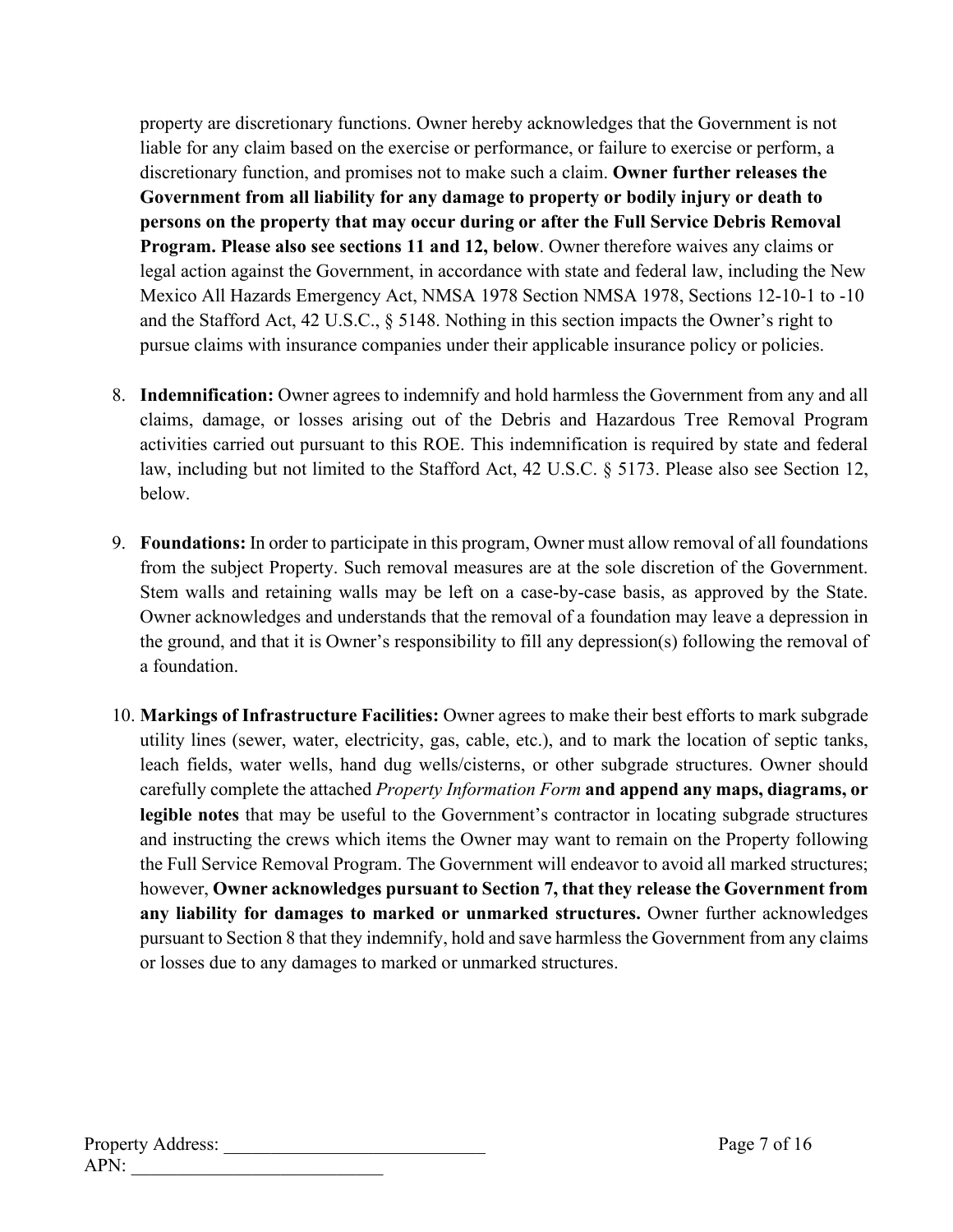- 11. **Driveway, Roadway and Other Incidental Damage:** Multi-ton excavators must perform much of the demolition, consolidation and loading of fire debris into trucks for removal to appropriate recycling and disposal and end use sites. The scale and weight of this equipment, and the weight of loaded trucks hauling debris out of fire-damaged neighborhoods, often exceeds the design capacity of residential driveways, sidewalks, and roadways. Crews will take reasonable precautions to mitigate against damage. However, Owner acknowledges cracking and damage to asphalt and concrete pavement is a common and unavoidable consequence, and is therefore considered incidental to the Full Service Removal Program. By signing this ROE and opting into the Government Full Service Removal Program at this Property, the Owner acknowledges the risk of such incidental damage as well as their responsibility for the cost of any repairs to private property or jointly-owned private roadways that may be caused by Government contractors in the performance of Full Service Removal Program operations. Owner acknowledges pursuant to Section 8, they indemnify, hold and save harmless the Government from any repair claims described above, or any other incidental and unavoidable damage occurring as a result of routine operations associated with the Full Service Removal Program.
- 12. **Damage to Improved Property:** Wildfire-generated debris and ash removal crews will attempt to minimize impacts to improved property that was not damaged by the fire. Owner may submit a complaint regarding any improved property that Owner believes was damaged during the Full Service Removal Program operations at 1 Courthouse Drive, Mora, NM, 87732 (Mora County), 500 W National Ave, Suite 106, Las Vegas, NM, 87701 (San Miguel County), or hazwaste.bureau@nm.gov . However, Owner acknowledges Section 7 of this ROE limits the liability of the Government with respect to such damage, if any.
- 13. **Erosion Control:** Owner acknowledges that erosion control measures may be necessary, such as wattles, compost socks, and hydromulch, to stabilize soil on or about the Property. Such erosion control measures are at the sole discretion of the Government.
- 14. **Modification**: The provisions of this ROE may not be modified. Owner may cancel this ROE only by submitting an executed *Withdrawal Form* to the County at 1 Courthouse Drive, Mora, NM, 87732 (Mora County), 500 W National Ave, Suite 106, Las Vegas, NM, 87701 (San Miguel County), or hazwaste.bureau@nm.gov (see below).
- 15. **Fraudulent or Willful Misstatement of Fact**: An individual who fraudulently or willfully misstates any fact in connection with this ROE may be subject to penalties under state and federal law, including civil penalties, imprisonment for not more than five years, or both, as provided under 18 U.S.C. § 1001.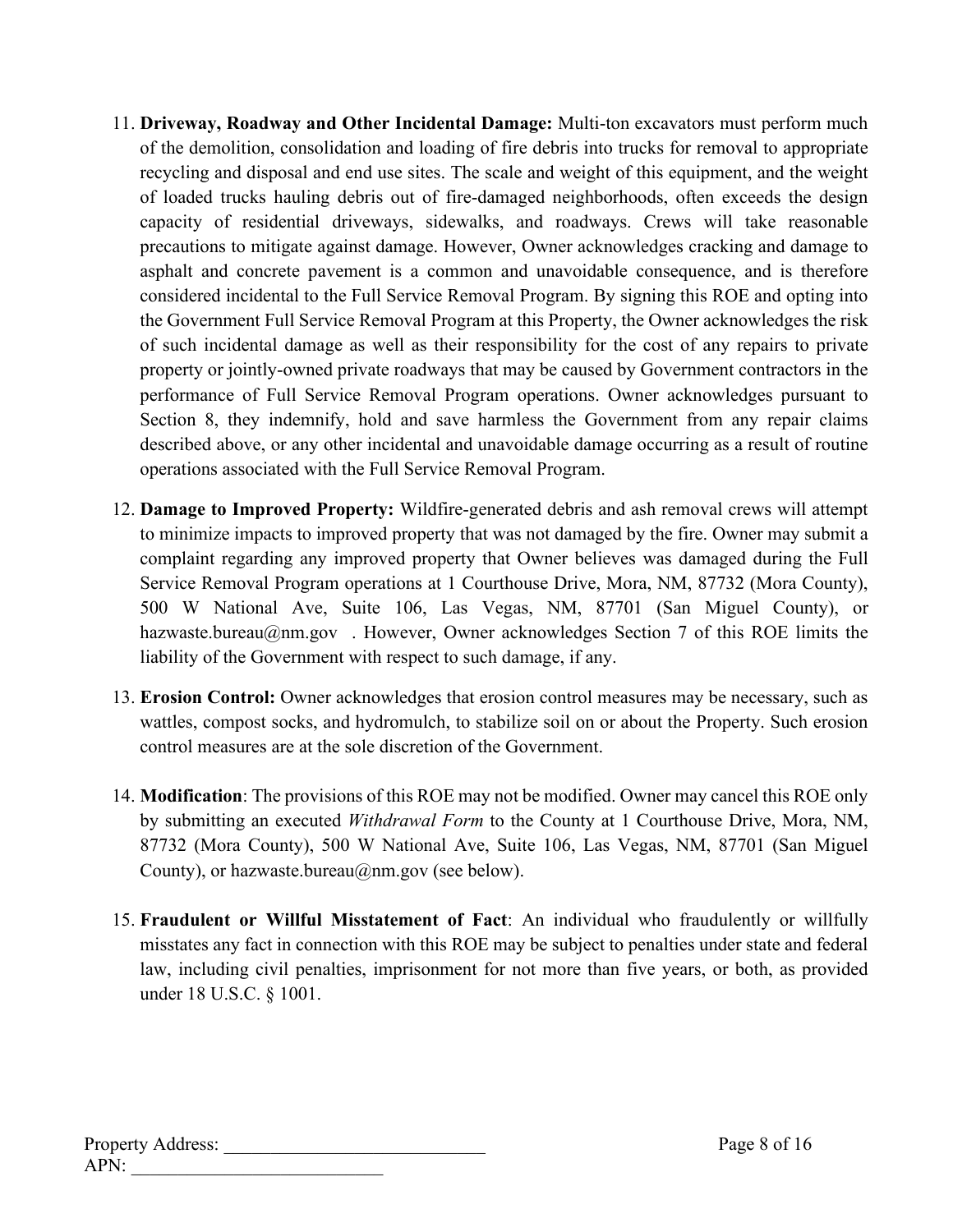16. **Public Records Act**: Owner acknowledges that completed ROE forms may be subject to public disclosure under the New Mexico Inspection of Public Records Act, NMSA 1978, Sections 14-2- 1 to -12. Other state and federal laws may apply. Pursuant to Section 14-2-1.1, the following protected personal identifiable information will be redacted: (1) all but the last four digits of a taxpayer identification number, financial account number, or driver's license number; all but the year of a person's date of birth; and a social security number.

| Printed name of Owner or Agent                                  |      |  |
|-----------------------------------------------------------------|------|--|
| Signature of Owner or Agent                                     | Date |  |
| Printed name of Owner or Agent                                  |      |  |
| Signature of Owner or Agent                                     | Date |  |
| Printed name of Owner or Agent                                  |      |  |
| Signature of Owner or Agent                                     | Date |  |
| Phone number of Owner or Agent E-mail address of Owner or Agent |      |  |
|                                                                 |      |  |
| Mailing address of Owner or Agent                               |      |  |

**Approved by County of [Insert County] and verified that the Property, APN, and Owner are accurate and meet the eligibility requirements of program:** 

| <b>Property Address:</b> |  |
|--------------------------|--|
| APN                      |  |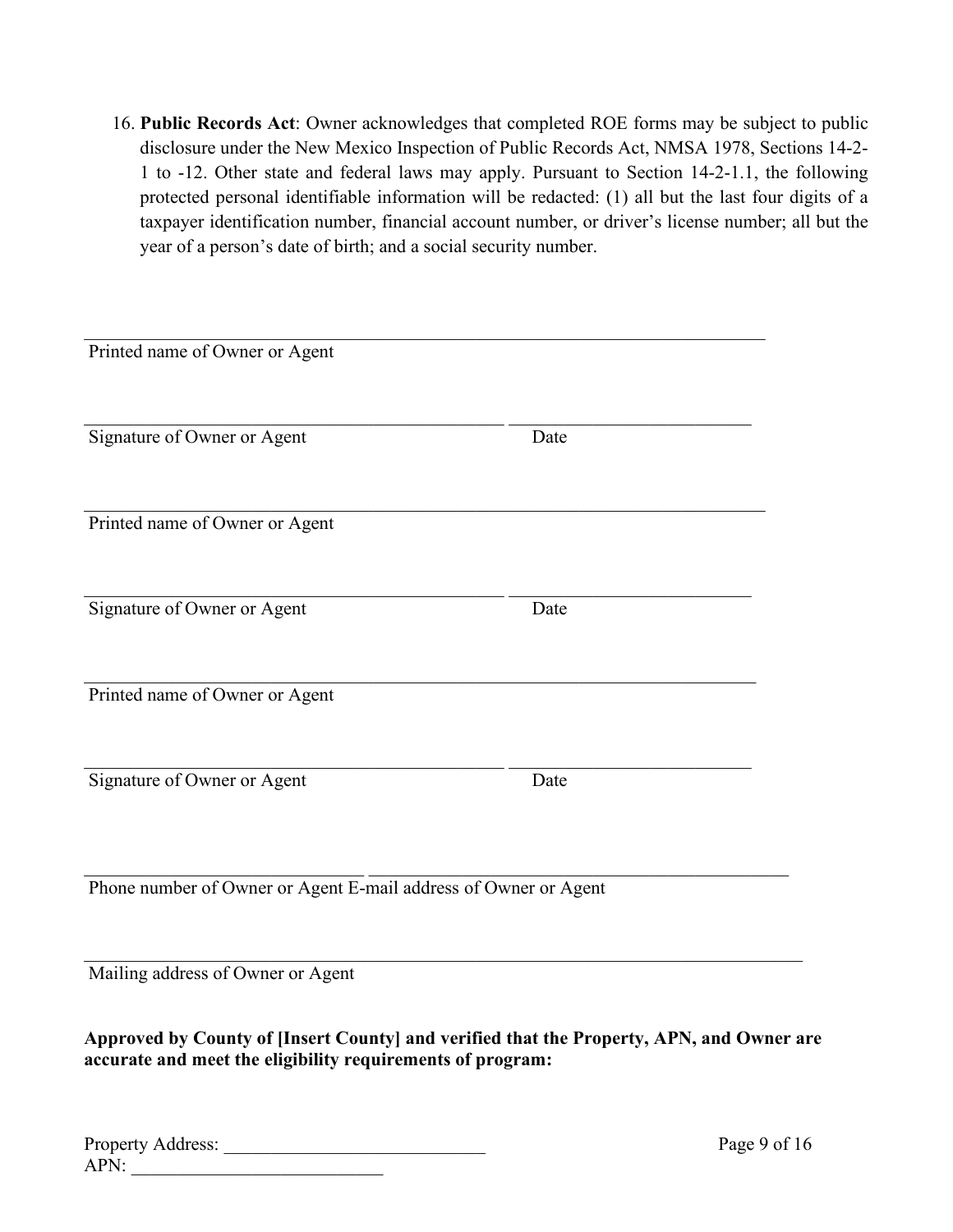Title and Printed name of County Representative

Signature of County Representative Date

 $\mathcal{L}_\mathcal{L} = \mathcal{L}_\mathcal{L} = \mathcal{L}_\mathcal{L} = \mathcal{L}_\mathcal{L} = \mathcal{L}_\mathcal{L} = \mathcal{L}_\mathcal{L} = \mathcal{L}_\mathcal{L} = \mathcal{L}_\mathcal{L} = \mathcal{L}_\mathcal{L} = \mathcal{L}_\mathcal{L} = \mathcal{L}_\mathcal{L} = \mathcal{L}_\mathcal{L} = \mathcal{L}_\mathcal{L} = \mathcal{L}_\mathcal{L} = \mathcal{L}_\mathcal{L} = \mathcal{L}_\mathcal{L} = \mathcal{L}_\mathcal{L}$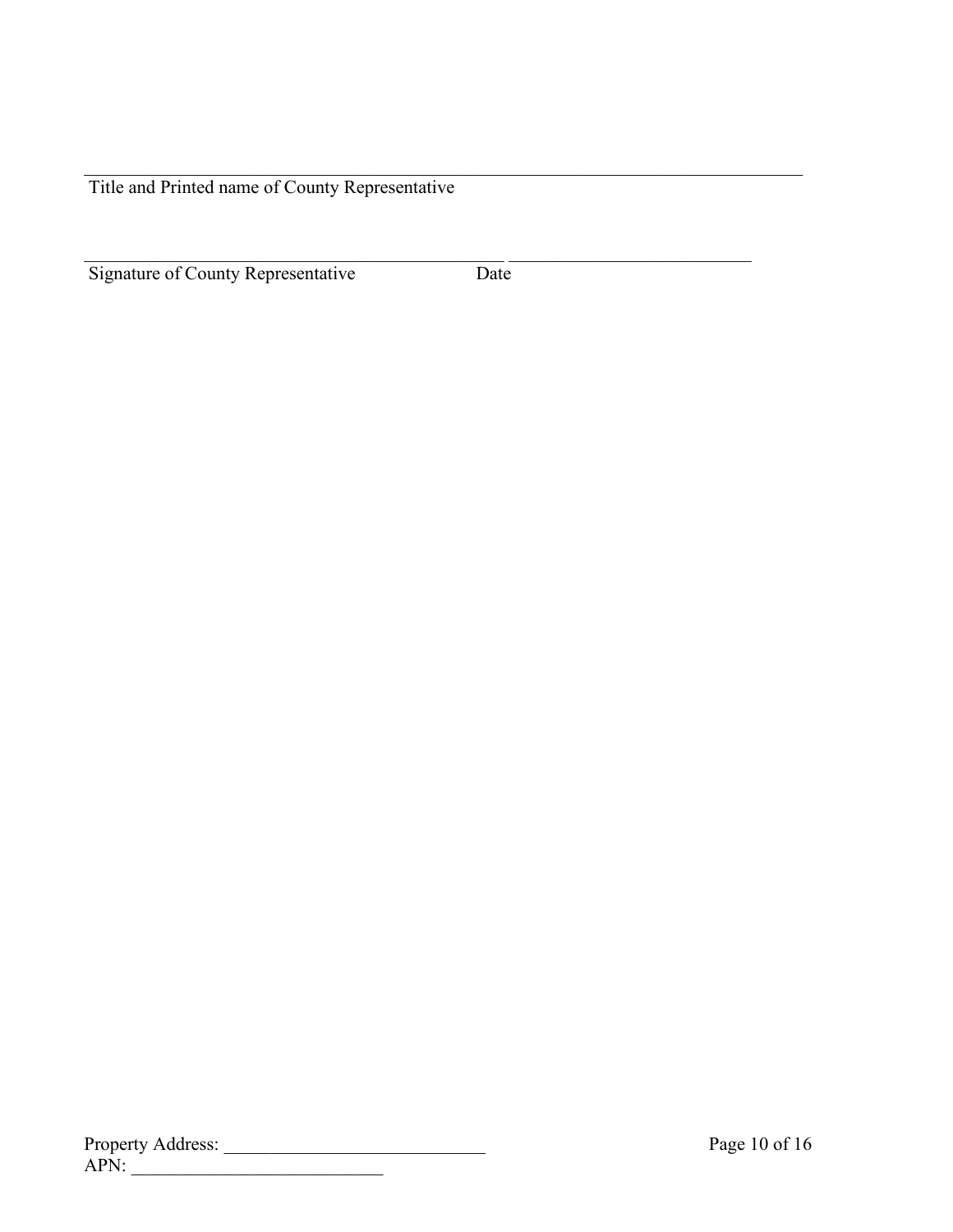#### **Household Hazardous Waste, Disaster Debris, and Hazard Tree Removal Program Property Information**

#### **Please identify all that apply on the Property:**

| <b>Vehicles</b>                                                                                                     | Location | <b>Description</b> | <b>Comments</b> |
|---------------------------------------------------------------------------------------------------------------------|----------|--------------------|-----------------|
| Car                                                                                                                 |          |                    |                 |
| <b>Boat or Trailer</b>                                                                                              |          |                    |                 |
| Other vehicles<br>(ATVs, motorcycles,<br>trailers, vans,<br>motorhomes,<br>recreational vehicles,<br>trailers, etc) |          |                    |                 |
| Other (farm<br>equipment,<br>construction equip,<br>etc):                                                           |          |                    |                 |

| Underground                   | Location | <b>Construction</b> | <b>Comments</b> |
|-------------------------------|----------|---------------------|-----------------|
| <b>Tanks</b>                  |          | Date (If Known)     |                 |
| Septic <sup>1</sup> Tanks and |          |                     |                 |
| Leach Fields                  |          |                     |                 |
|                               |          |                     |                 |
| Fuel/Oil/Kerosene/            |          |                     |                 |
| Propane Tanks <sup>2</sup>    |          |                     |                 |
|                               |          |                     |                 |
| Water tanks                   |          |                     |                 |
|                               |          |                     |                 |
| Other:                        |          |                     |                 |

1. Septic tanks will be pumped of all waste as part of the Full Service Removal Program only if they pose a hazard to crews.

2. Owner must provide documentation of ownership for large propane tanks to be removed.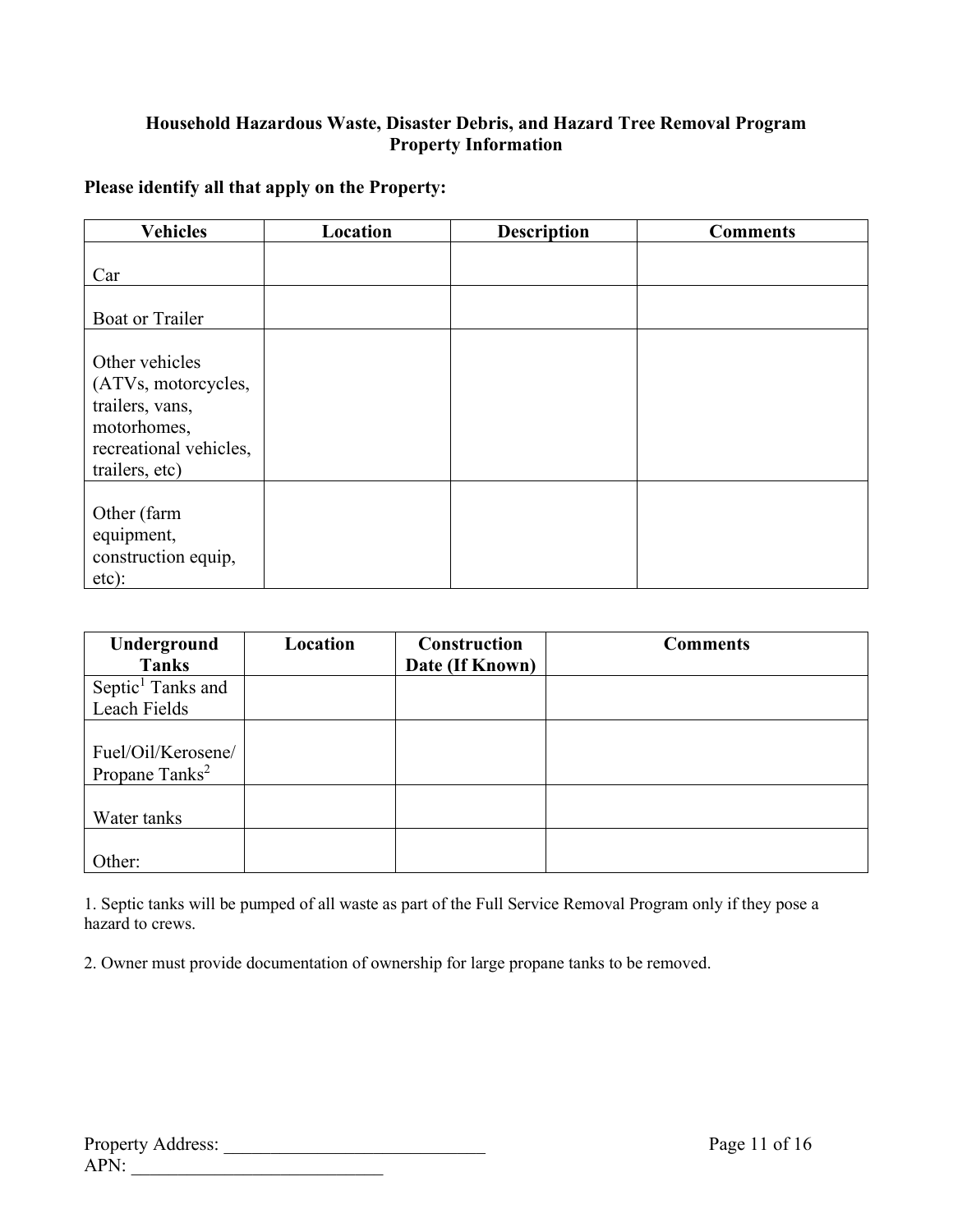| Underground<br><b>Structures</b>                                                   | Location | Construction<br>Date (If<br>Known) | <b>Comments</b> |
|------------------------------------------------------------------------------------|----------|------------------------------------|-----------------|
|                                                                                    |          |                                    |                 |
| <b>Basement</b>                                                                    |          |                                    |                 |
|                                                                                    |          |                                    |                 |
| Root Cellar                                                                        |          |                                    |                 |
| Other (water wells,<br>cisterns/dug wells,<br>mine shafts, bomb<br>shelters, etc): |          |                                    |                 |
| Former or active<br>buried trash and                                               |          |                                    |                 |
| debris piles                                                                       |          |                                    |                 |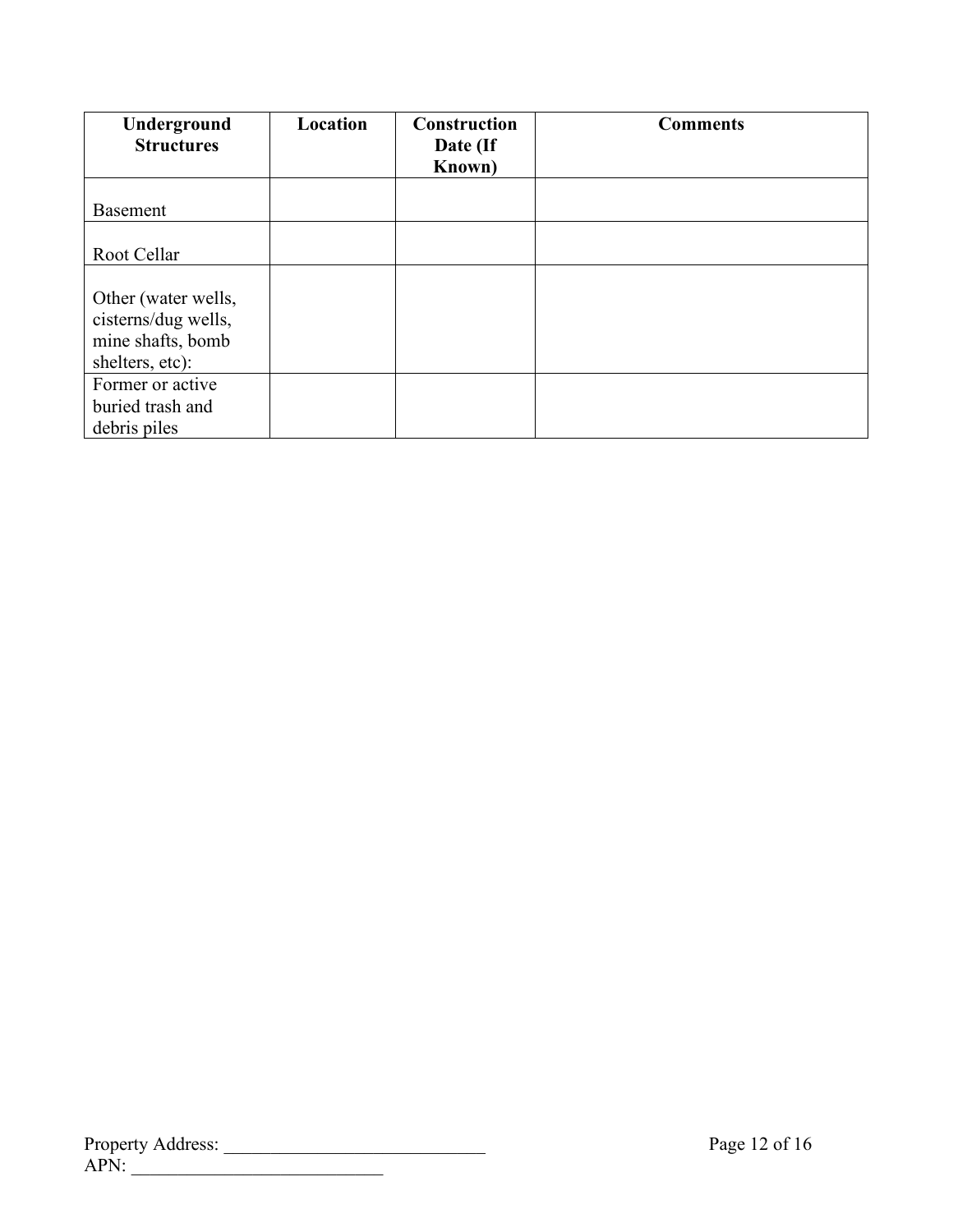#### **Insert or Draw Map of Property**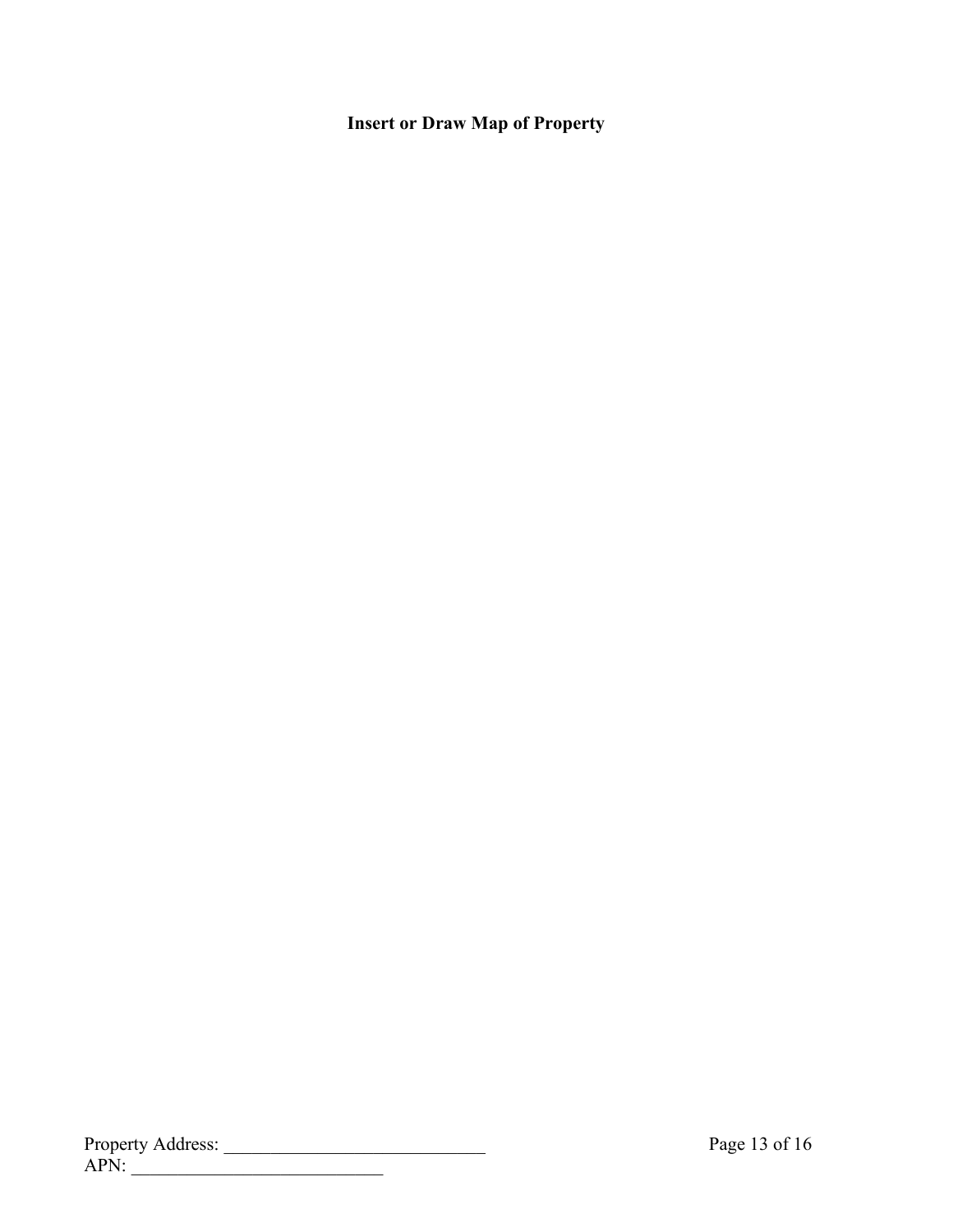#### **Additional Property Information**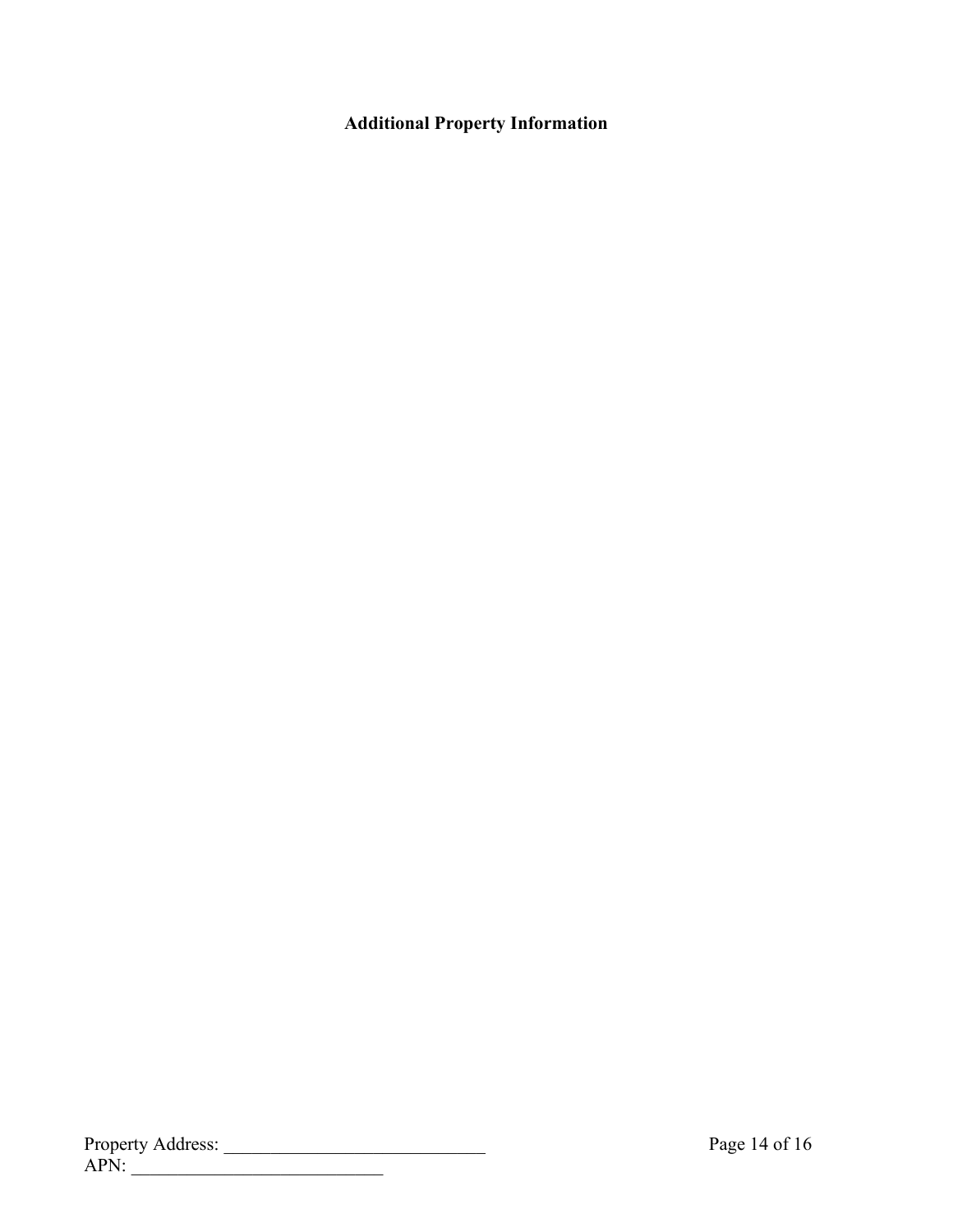#### **STOP HERE AND DO NOT FILL OUT THE BELOW PAGE UNLESS YOU WISH TO WITHDRAW FROM THE FULL SERVICE REMOVAL PROGRAM**

#### **Withdrawal Form**

To cancel this ROE, this Withdrawal Form must be signed by the Owner, delivered or emailed to 1 Courthouse Drive, Mora, NM, 87732 (Mora County), 500 W National Ave, Suite 106, Las Vegas, NM, 87701 (San Miguel County), or hazwaste.bureau@nm.gov of the County in which the Property is located at, and acknowledged by an authorized employee in advance of the Full Service Removal Program activities at the Property. Allow at least three (3) days to process.

Alternatively, the ROE may be cancelled at the Property site *by verbally communicating to the crew onsite when they appear on Property site. However, the Owner must deliver or email the Withdrawal Form to 1 Courthouse Drive, Mora, NM, 87732 (Mora County), 500 W National Ave, Suite 106, Las Vegas, NM, 87701 (San Miguel County), or hazwaste.bureau@nm.gov within 48 hours of said communication.* Due to scheduling constraints, the Government cannot provide specific dates and times when they will be available at the Property site to accept a cancellation. Owner should therefore turn in the Withdrawal Form at the location designated by the County in the above paragraph if possible.

I have read and understand the foregoing statement concerning cancellation policies.

□ I hereby certify that the Full Service Removal Program at the Property **has** commenced, and that I request to cancel the Right of Entry (ROE).

□ I hereby certify that the Full Service Removal Program at the Property **has not yet** commenced, and that I request to cancel the Right of Entry (ROE).

\_\_\_\_\_\_\_\_\_\_\_\_\_\_\_\_\_\_\_\_\_\_\_\_\_\_\_\_\_\_\_\_\_\_\_\_\_\_\_\_\_\_\_\_\_\_\_\_\_\_\_\_\_\_\_\_\_\_\_\_\_\_\_\_\_\_\_\_\_\_\_\_\_\_\_\_\_

 $\mathcal{L}_\text{max}$  , and the contribution of the contribution of the contribution of the contribution of the contribution of the contribution of the contribution of the contribution of the contribution of the contribution of t

 $\mathcal{L}_\mathcal{L} = \mathcal{L}_\mathcal{L} = \mathcal{L}_\mathcal{L} = \mathcal{L}_\mathcal{L} = \mathcal{L}_\mathcal{L} = \mathcal{L}_\mathcal{L} = \mathcal{L}_\mathcal{L} = \mathcal{L}_\mathcal{L} = \mathcal{L}_\mathcal{L} = \mathcal{L}_\mathcal{L} = \mathcal{L}_\mathcal{L} = \mathcal{L}_\mathcal{L} = \mathcal{L}_\mathcal{L} = \mathcal{L}_\mathcal{L} = \mathcal{L}_\mathcal{L} = \mathcal{L}_\mathcal{L} = \mathcal{L}_\mathcal{L}$ 

\_\_\_\_\_\_\_\_\_\_\_\_\_\_\_\_\_\_\_\_\_\_\_\_\_\_\_\_\_\_\_\_\_\_\_\_\_\_\_\_\_\_\_\_\_\_\_\_\_\_\_\_\_\_\_\_\_\_\_\_\_\_\_\_\_\_\_\_\_\_\_\_\_\_\_\_\_

Printed name of Owner or Agent

Signature of Owner or Agent Date

Phone number of Owner or Agent E-mail address of Owner or Agent

Mailing address of Owner or Agent

#### **I hereby acknowledge receipt of the foregoing request for cancellation:**

| <b>Property Address:</b> |  |
|--------------------------|--|
| APN:                     |  |